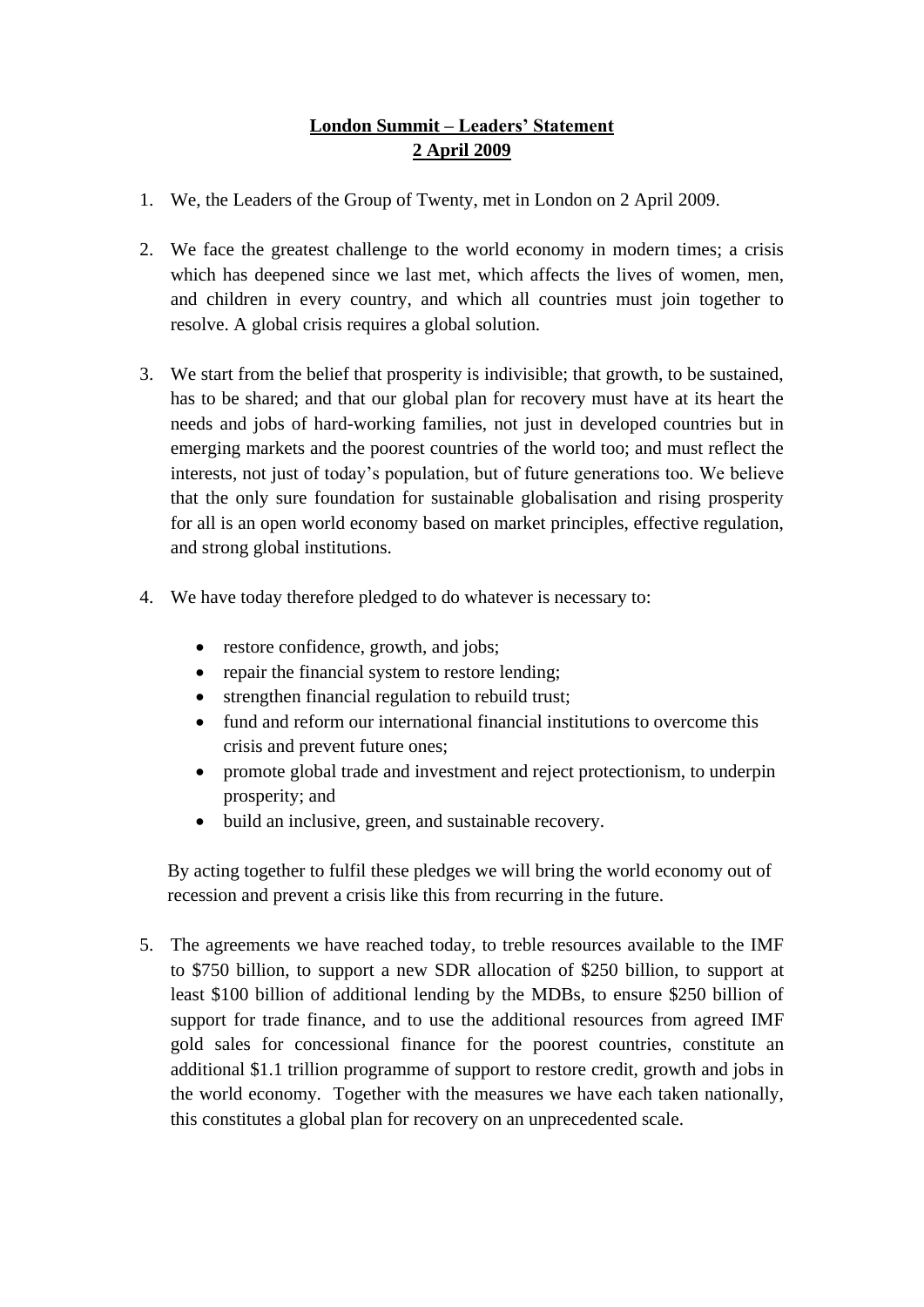#### **Restoring growth and jobs**

- 6. We are undertaking an unprecedented and concerted fiscal expansion, which will save or create millions of jobs which would otherwise have been destroyed, and that will, by the end of next year, amount to \$5 trillion, raise output by 4 per cent, and accelerate the transition to a green economy. We are committed to deliver the scale of sustained fiscal effort necessary to restore growth.
- 7. Our central banks have also taken exceptional action. Interest rates have been cut aggressively in most countries, and our central banks have pledged to maintain expansionary policies for as long as needed and to use the full range of monetary policy instruments, including unconventional instruments, consistent with price stability.
- 8. Our actions to restore growth cannot be effective until we restore domestic lending and international capital flows. We have provided significant and comprehensive support to our banking systems to provide liquidity, recapitalise financial institutions, and address decisively the problem of impaired assets. We are committed to take all necessary actions to restore the normal flow of credit through the financial system and ensure the soundness of systemically important institutions, implementing our policies in line with the agreed G20 framework for restoring lending and repairing the financial sector.
- 9. Taken together, these actions will constitute the largest fiscal and monetary stimulus and the most comprehensive support programme for the financial sector in modern times. Acting together strengthens the impact and the exceptional policy actions announced so far must be implemented without delay. Today, we have further agreed over \$1 trillion of additional resources for the world economy through our international financial institutions and trade finance.
- 10. Last month the IMF estimated that world growth in real terms would resume and rise to over 2 percent by the end of 2010. We are confident that the actions we have agreed today, and our unshakeable commitment to work together to restore growth and jobs, while preserving long-term fiscal sustainability, will accelerate the return to trend growth. We commit today to taking whatever action is necessary to secure that outcome, and we call on the IMF to assess regularly the actions taken and the global actions required.
- 11. We are resolved to ensure long-term fiscal sustainability and price stability and will put in place credible exit strategies from the measures that need to be taken now to support the financial sector and restore global demand. We are convinced that by implementing our agreed policies we will limit the longer-term costs to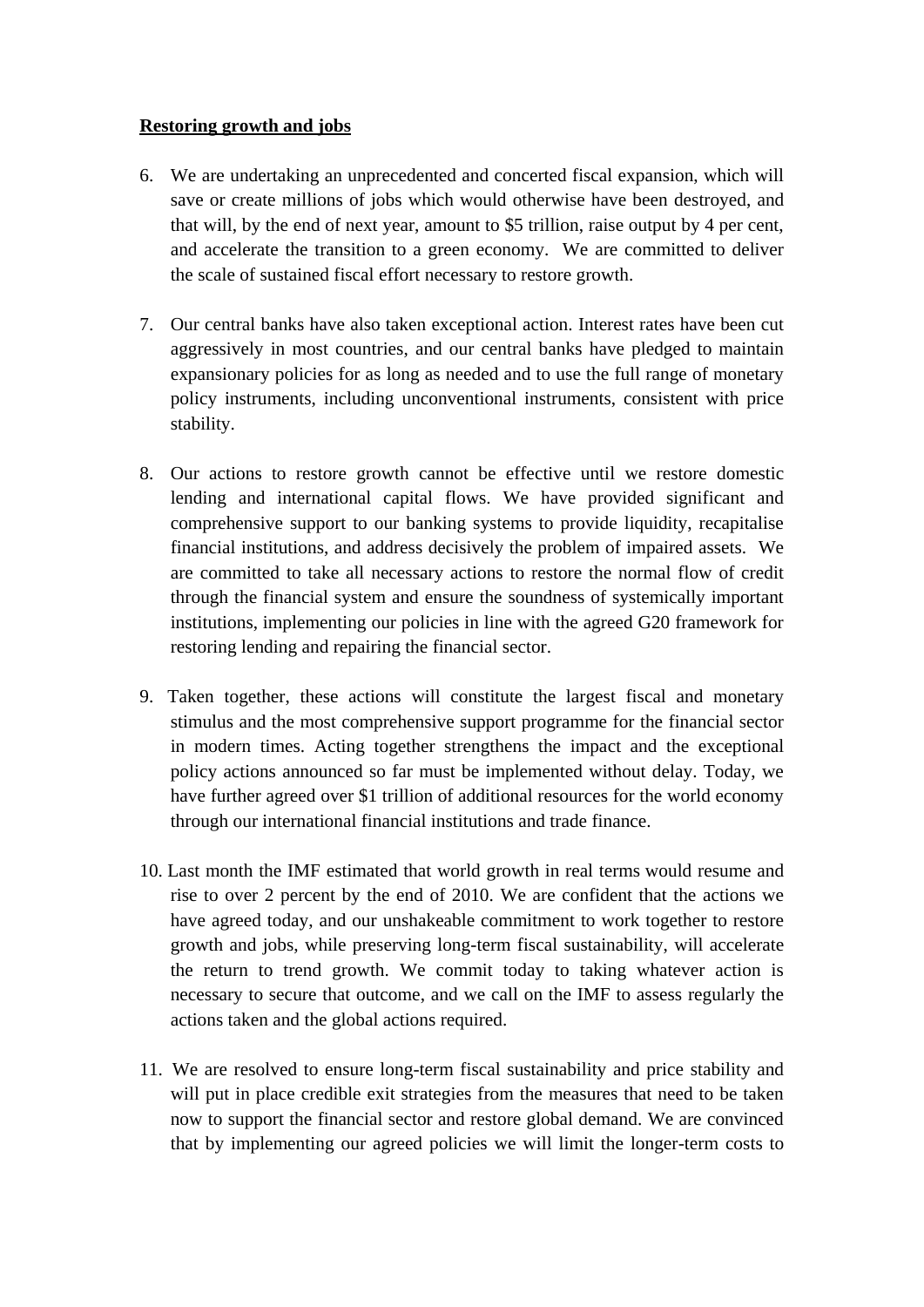our economies, thereby reducing the scale of the fiscal consolidation necessary over the longer term.

12. We will conduct all our economic policies cooperatively and responsibly with regard to the impact on other countries and will refrain from competitive devaluation of our currencies and promote a stable and well-functioning international monetary system. We will support, now and in the future, to candid, even-handed, and independent IMF surveillance of our economies and financial sectors, of the impact of our policies on others, and of risks facing the global economy.

#### **Strengthening financial supervision and regulation**

- 13. Major failures in the financial sector and in financial regulation and supervision were fundamental causes of the crisis. Confidence will not be restored until we rebuild trust in our financial system. We will take action to build a stronger, more globally consistent, supervisory and regulatory framework for the future financial sector, which will support sustainable global growth and serve the needs of business and citizens.
- 14. We each agree to ensure our domestic regulatory systems are strong. But we also agree to establish the much greater consistency and systematic cooperation between countries, and the framework of internationally agreed high standards, that a global financial system requires. Strengthened regulation and supervision must promote propriety, integrity and transparency; guard against risk across the financial system; dampen rather than amplify the financial and economic cycle; reduce reliance on inappropriately risky sources of financing; and discourage excessive risk-taking. Regulators and supervisors must protect consumers and investors, support market discipline, avoid adverse impacts on other countries, reduce the scope for regulatory arbitrage, support competition and dynamism, and keep pace with innovation in the marketplace.
- 15. To this end we are implementing the Action Plan agreed at our last meeting, as set out in the attached progress report. We have today also issued a Declaration, *Strengthening the Financial System*. In particular we agree:
	- to establish a new Financial Stability Board (FSB) with a strengthened mandate, as a successor to the Financial Stability Forum (FSF), including all G20 countries, FSF members, Spain, and the European Commission;
	- that the FSB should collaborate with the IMF to provide early warning of macroeconomic and financial risks and the actions needed to address them;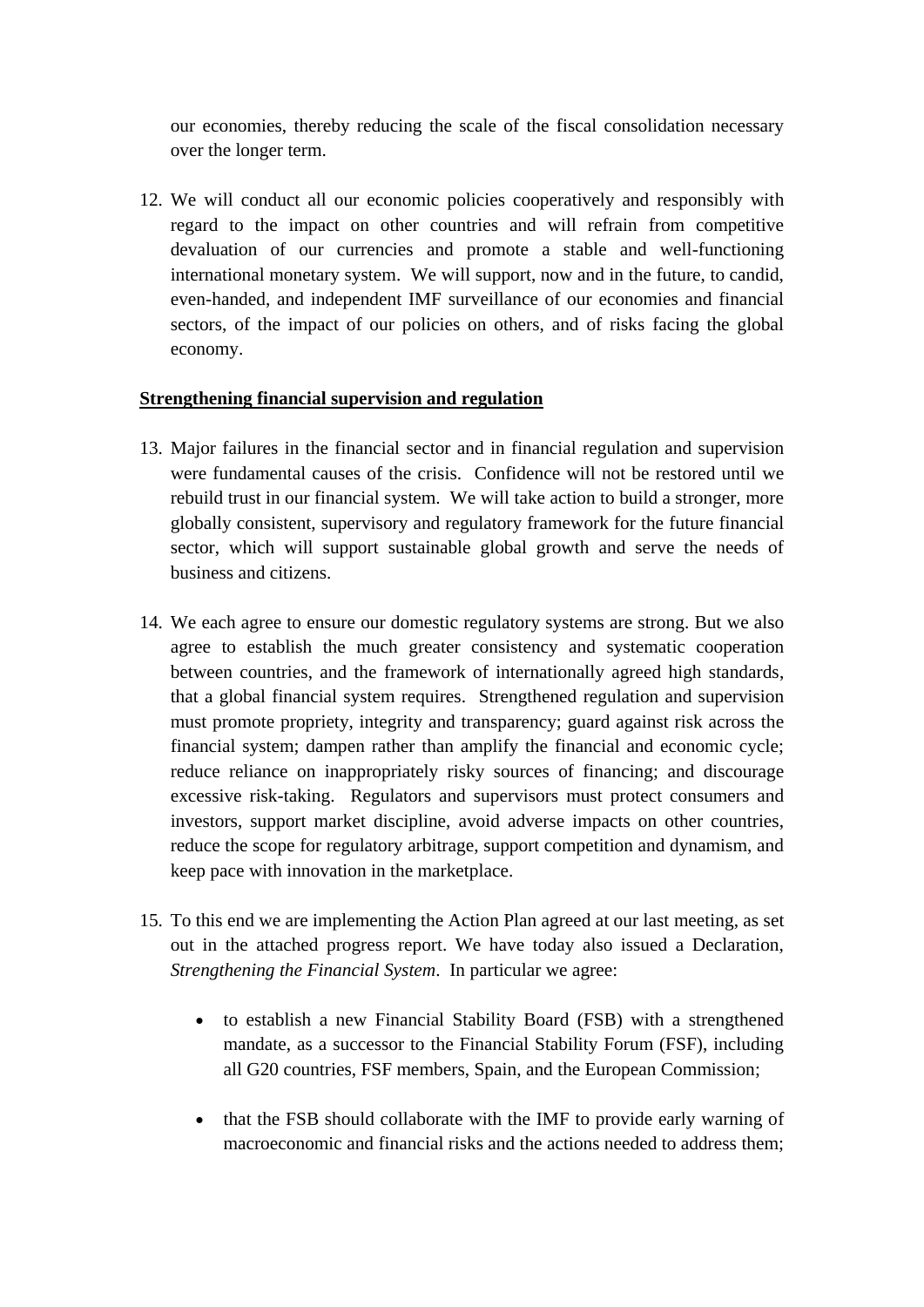- to reshape our regulatory systems so that our authorities are able to identify and take account of macro-prudential risks;
- to extend regulation and oversight to all systemically important financial institutions, instruments and markets. This will include, for the first time, systemically important hedge funds;
- to endorse and implement the FSF's tough new principles on pay and compensation and to support sustainable compensation schemes and the corporate social responsibility of all firms;
- to take action, once recovery is assured, to improve the quality, quantity, and international consistency of capital in the banking system. In future, regulation must prevent excessive leverage and require buffers of resources to be built up in good times;
- to take action against non-cooperative jurisdictions, including tax havens. We stand ready to deploy sanctions to protect our public finances and financial systems. The era of banking secrecy is over. We note that the OECD has today published a list of countries assessed by the Global Forum against the international standard for exchange of tax information;
- to call on the accounting standard setters to work urgently with supervisors and regulators to improve standards on valuation and provisioning and achieve a single set of high-quality global accounting standards; and
- to extend regulatory oversight and registration to Credit Rating Agencies to ensure they meet the international code of good practice, particularly to prevent unacceptable conflicts of interest.
- 16. We instruct our Finance Ministers to complete the implementation of these decisions in line with the timetable set out in the Action Plan. We have asked the FSB and the IMF to monitor progress, working with the Financial Action Taskforce and other relevant bodies, and to provide a report to the next meeting of our Finance Ministers in Scotland in November.

### **Strengthening our global financial institutions**

17. Emerging markets and developing countries, which have been the engine of recent world growth, are also now facing challenges which are adding to the current downturn in the global economy. It is imperative for global confidence and economic recovery that capital continues to flow to them. This will require a substantial strengthening of the international financial institutions, particularly the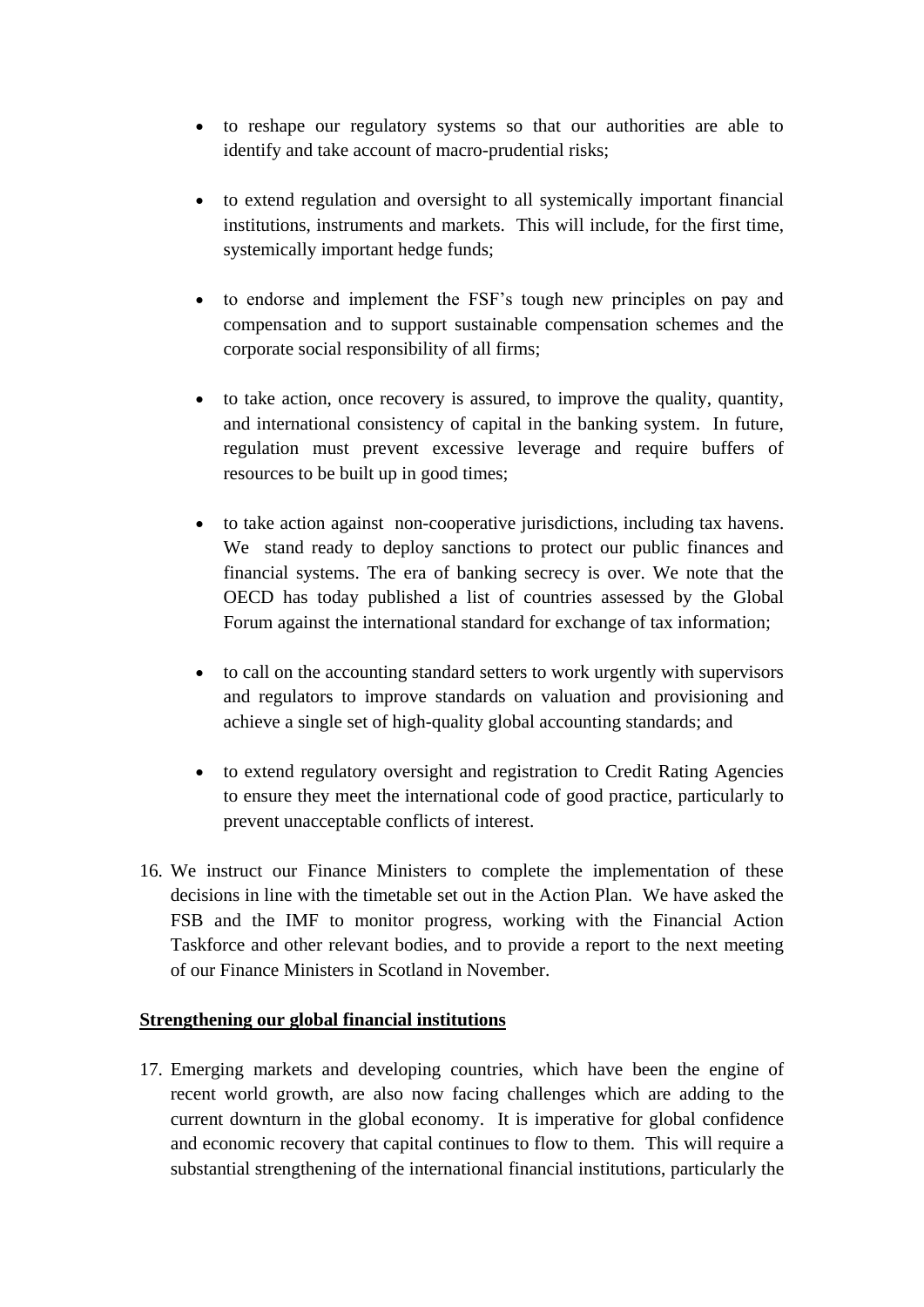IMF. We have therefore agreed today to make available an additional \$850 billion of resources through the global financial institutions to support growth in emerging market and developing countries by helping to finance counter-cyclical spending, bank recapitalisation, infrastructure, trade finance, balance of payments support, debt rollover, and social support. To this end:

- we have agreed to increase the resources available to the IMF through immediate financing from members of \$250 billion, subsequently incorporated into an expanded and more flexible New Arrangements to Borrow, increased by up to \$500 billion, and to consider market borrowing if necessary; and
- we support a substantial increase in lending of at least \$100 billion by the Multilateral Development Banks (MDBs), including to low income countries, and ensure that all MDBs, including have the appropriate capital.
- 18. It is essential that these resources can be used effectively and flexibly to support growth. We welcome in this respect the progress made by the IMF with its new Flexible Credit Line (FCL) and its reformed lending and conditionality framework which will enable the IMF to ensure that its facilities address effectively the underlying causes of countries' balance of payments financing needs, particularly the withdrawal of external capital flows to the banking and corporate sectors. We support Mexico's decision to seek an FCL arrangement.
- 19. We have agreed to support a general SDR allocation which will inject \$250 billion into the world economy and increase global liquidity, and urgent ratification of the Fourth Amendment.
- 20. In order for our financial institutions to help manage the crisis and prevent future crises we must strengthen their longer term relevance, effectiveness and legitimacy. So alongside the significant increase in resources agreed today we are determined to reform and modernise the international financial institutions to ensure they can assist members and shareholders effectively in the new challenges they face. We will reform their mandates, scope and governance to reflect changes in the world economy and the new challenges of globalisation, and that emerging and developing economies, including the poorest, must have greater voice and representation. This must be accompanied by action to increase the credibility and accountability of the institutions through better strategic oversight and decision making. To this end: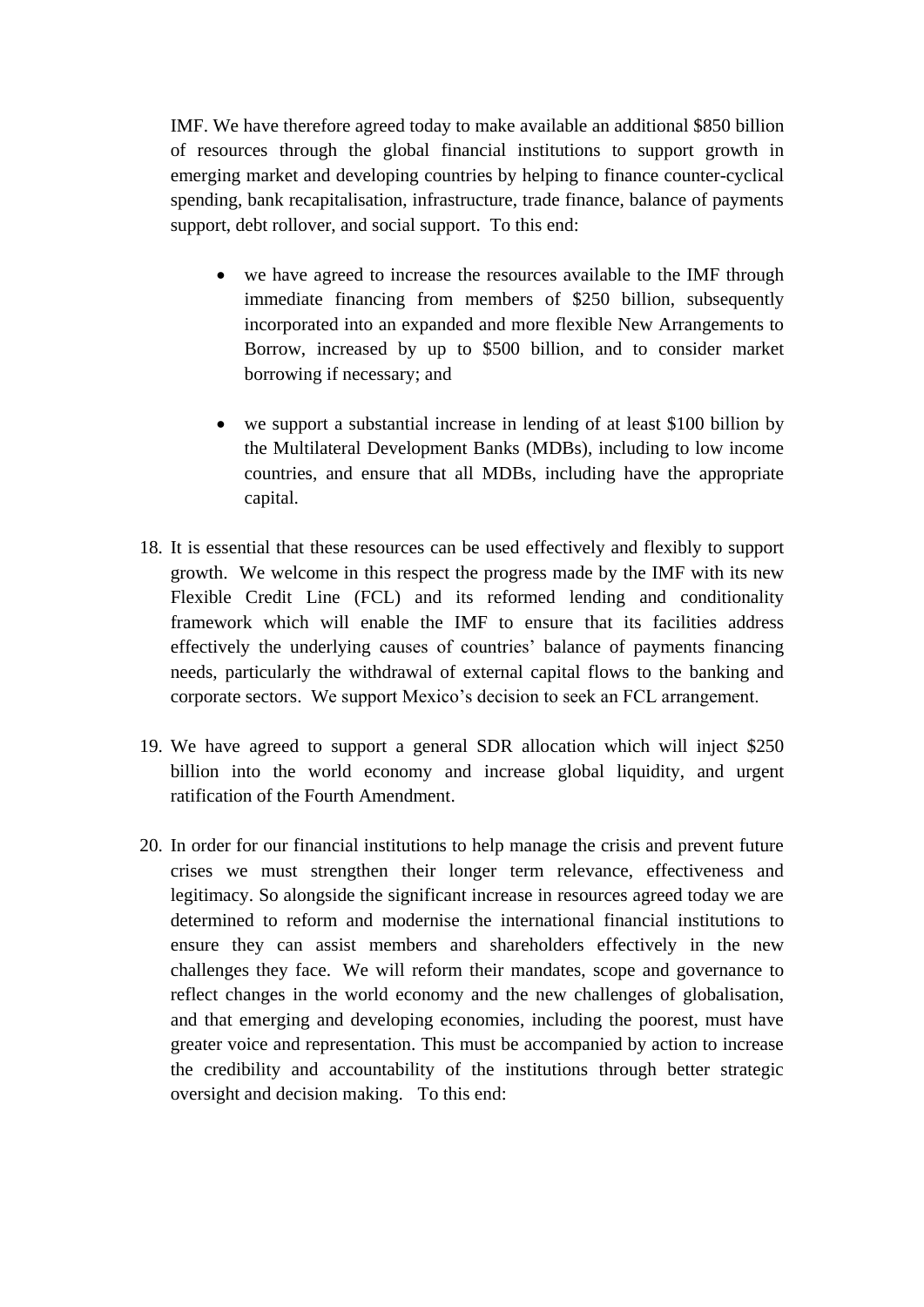- we commit to implementing the package of IMF quota and voice reforms agreed in April 2008 and call on the IMF to complete the next review of quotas by January 2011;
- we agree that, alongside this, consideration should be given to greater involvement of the Fund's Governors in providing strategic direction to the IMF and increasing its accountability;
- we commit to implementing the World Bank reforms agreed in October 2008. We look forward to further recommendations, at the next meetings, on voice and representation reforms on an accelerated timescale, to be agreed by the 2010 Spring Meetings;
- we agree that the heads and senior leadership of the international financial institutions should be appointed through an open, transparent, and merit-based selection process; and
- building on the current reviews of the IMF and World Bank we asked the Chairman, working with the G20 Finance Ministers, to consult widely in an inclusive process and report back to the next meeting with proposals for further reforms to improve the responsiveness and adaptability of the IFIs.
- 21. In addition to reforming our international financial institutions for the new challenges of globalisation we agreed on the desirability of a new global consensus on the key values and principles that will promote sustainable economic activity. We support discussion on such a charter for sustainable economic activity with a view to further discussion at our next meeting. We take note of the work started in other fora in this regard and look forward to further discussion of this charter for sustainable economic activity.

### **Resisting protectionism and promoting global trade and investment**

- 22. World trade growth has underpinned rising prosperity for half a century. But it is now falling for the first time in 25 years. Falling demand is exacerbated by growing protectionist pressures and a withdrawal of trade credit. Reinvigorating world trade and investment is essential for restoring global growth. We will not repeat the historic mistakes of protectionism of previous eras. To this end:
	- we reaffirm the commitment made in Washington: to refrain from raising new barriers to investment or to trade in goods and services, imposing new export restrictions, or implementing World Trade Organisation (WTO)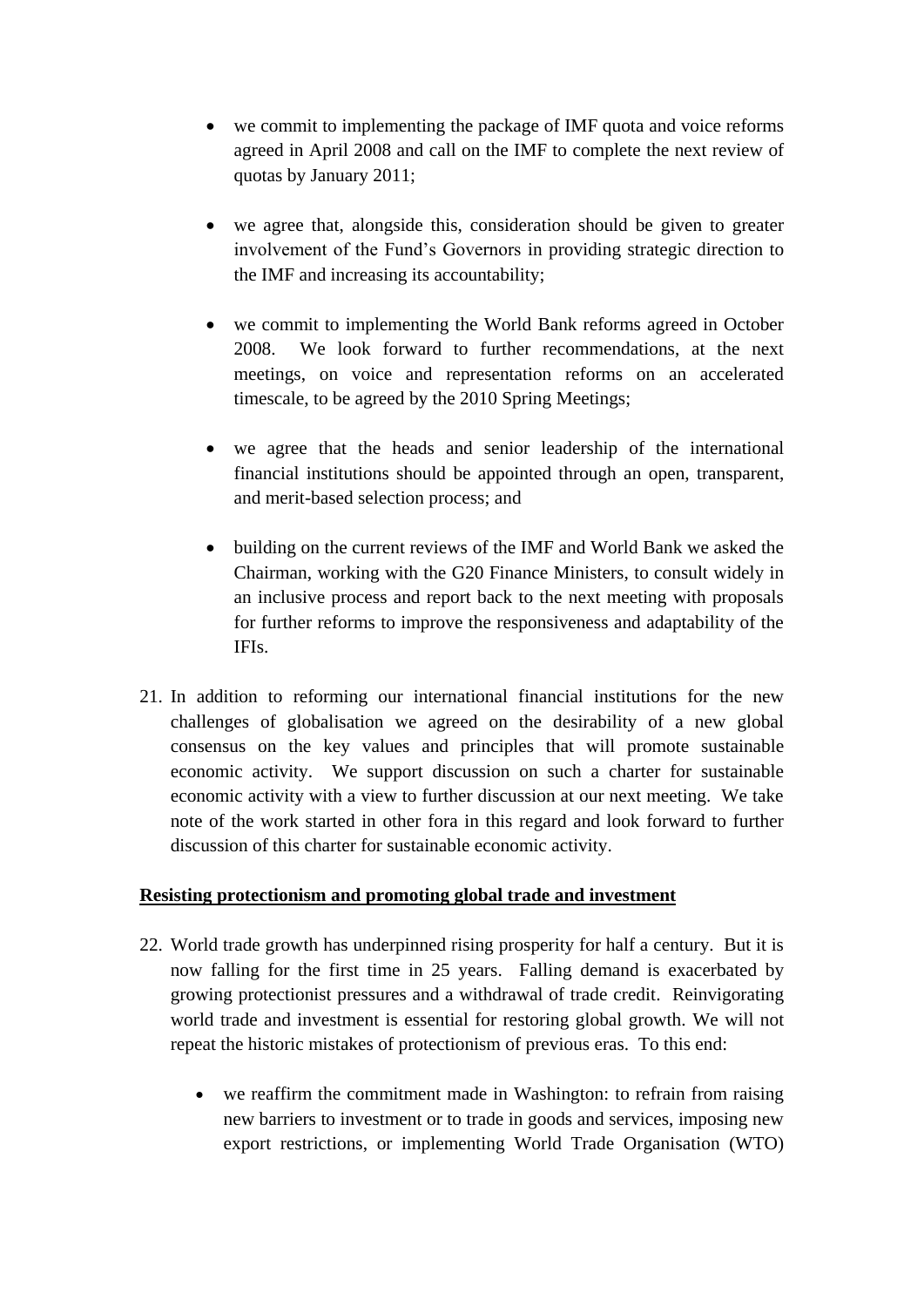inconsistent measures to stimulate exports. In addition we will rectify promptly any such measures. We extend this pledge to the end of 2010;

- we will minimise any negative impact on trade and investment of our domestic policy actions including fiscal policy and action in support of the financial sector. We will not retreat into financial protectionism, particularly measures that constrain worldwide capital flows, especially to developing countries;
- we will notify promptly the WTO of any such measures and we call on the WTO, together with other international bodies, within their respective mandates, to monitor and report publicly on our adherence to these undertakings on a quarterly basis;
- we will take, at the same time, whatever steps we can to promote and facilitate trade and investment; and
- we will ensure availability of at least \$250 billion over the next two years to support trade finance through our export credit and investment agencies and through the MDBs. We also ask our regulators to make use of available flexibility in capital requirements for trade finance.
- 23. We remain committed to reaching an ambitious and balanced conclusion to the Doha Development Round, which is urgently needed. This could boost the global economy by at least \$150 billion per annum. To achieve this we are committed to building on the progress already made, including with regard to modalities.
- 24. We will give renewed focus and political attention to this critical issue in the coming period and will use our continuing work and all international meetings that are relevant to drive progress.

### **Ensuring a fair and sustainable recovery for all**

- 25. We are determined not only to restore growth but to lay the foundation for a fair and sustainable world economy. We recognise that the current crisis has a disproportionate impact on the vulnerable in the poorest countries and recognise our collective responsibility to mitigate the social impact of the crisis to minimise long-lasting damage to global potential. To this end:
	- we reaffirm our historic commitment to meeting the Millennium Development Goals and to achieving our respective ODA pledges, including commitments on Aid for Trade, debt relief, and the Gleneagles commitments, especially to sub-Saharan Africa;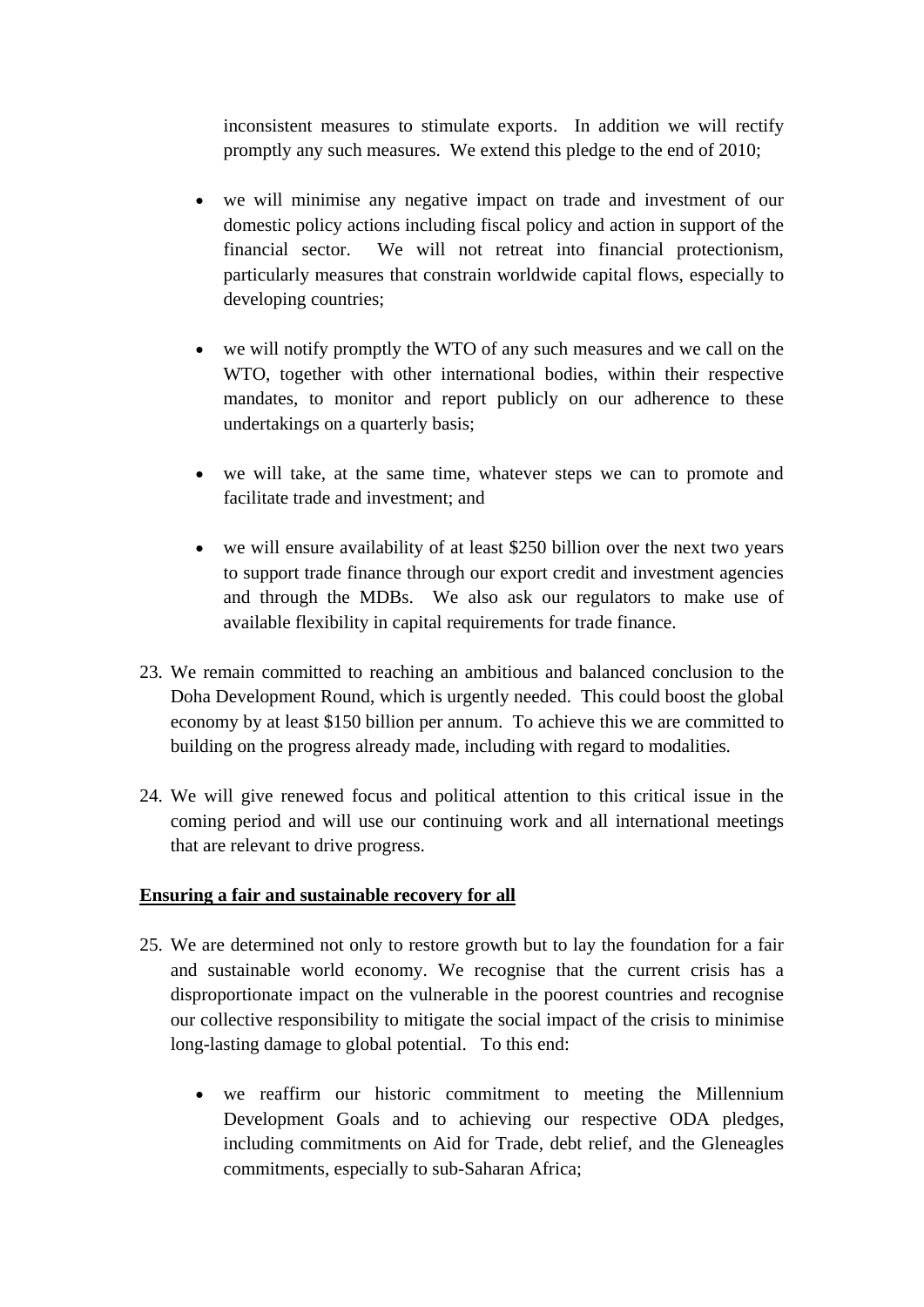- the actions and decisions we have taken today will provide \$50 billion to support social protection, boost trade and safeguard development in low income countries, as part of the significant increase in crisis support for these and other developing countries and emerging markets;
- we are making available resources for social protection for the poorest countries, including through investing in long-term food security and through voluntary bilateral contributions to the World Bank's Vulnerability Framework, including the Infrastructure Crisis Facility, and the Rapid Social Response Fund;
- we have committed, consistent with the new income model, that additional resources from agreed sales of IMF gold will be used, together with surplus income, to provide \$6 billion additional concessional and flexible finance for the poorest countries over the next 2 to 3 years. We call on the IMF to come forward with concrete proposals at the Spring Meetings;
- we have agreed to review the flexibility of the Debt Sustainability Framework and call on the IMF and World Bank to report to the IMFC and Development Committee at the Annual Meetings; and
- we call on the UN, working with other global institutions, to establish an effective mechanism to monitor the impact of the crisis on the poorest and most vulnerable.
- 26. We recognise the human dimension to the crisis. We commit to support those affected by the crisis by creating employment opportunities and through income support measures. We will build a fair and family-friendly labour market for both women and men. We therefore welcome the reports of the London Jobs Conference and the Rome Social Summit and the key principles they proposed. We will support employment by stimulating growth, investing in education and training, and through active labour market policies, focusing on the most vulnerable. We call upon the ILO, working with other relevant organisations, to assess the actions taken and those required for the future.
- 27. We agreed to make the best possible use of investment funded by fiscal stimulus programmes towards the goal of building a resilient, sustainable, and green recovery. We will make the transition towards clean, innovative, resource efficient, low carbon technologies and infrastructure. We encourage the MDBs to contribute fully to the achievement of this objective. We will identify and work together on further measures to build sustainable economies.